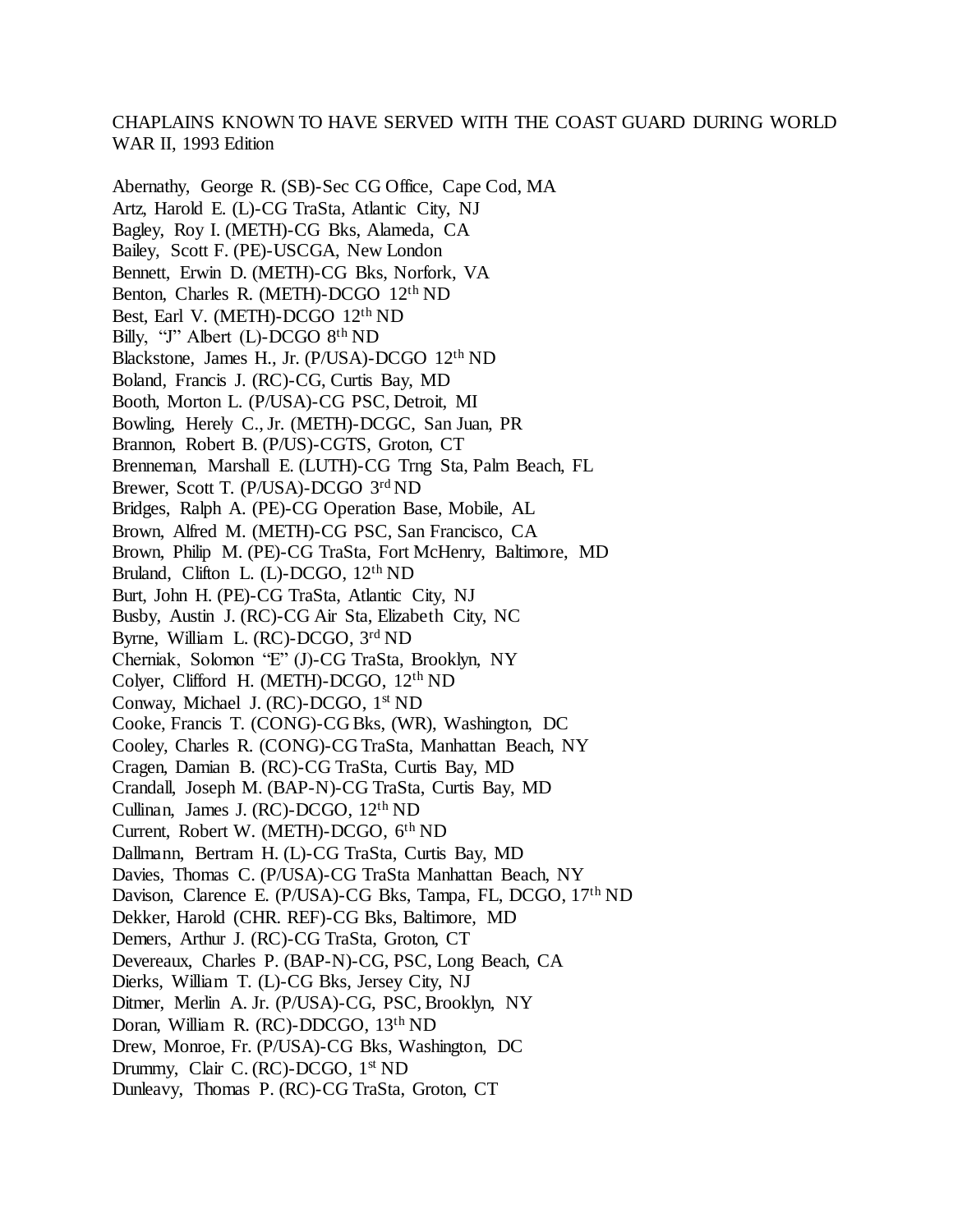Dunn, Will-Mathis (METH)-CG Base, Alameda, CA Durishin, John F. (R)-CG Air Sta, Elizabeth City, NC Ellingson, Richard H. (L)-CG Sec Office, Portland, OR Ellioti, Arthur R. (RC)-DCGO, 12th ND Ellison, Addison D., Jr. (P/US)-CG Operating Base, Rockland, ME Estill, Allen S. (DISC)-DCGO, 8th ND Farrell, Chauncey V. (P/US)-CG TraSta, Groton, CT Fleming, Samuel C. W. (PE)-DCGO, 3rd ND Frawley, William F. R. (RC)-DCGO, 1<sup>st</sup> ND Frazier, Charles C. (L)-CG Group Office, Alameda, CA Frieberg, Arthur M. (L)-DCGO, 11th ND Friedrich, Gerhard W. (BAP-N)-DCGO, 12th ND Gearan, Jeremiah F. (RC)-CG RecSta, San Francisco, CA Gilmer, Graham (P/US)-CG Yard, Curtis Bay, MD Griffith, David J. (P/USA)-DCGO, Cleveland, OH Griswold, Hurlbut A. (PE)-Bks, Lake Pontchartrain, LA Griswold, Walter H. (DISC)-USCG, Cleveland, OH Haggard, Gerstle M. (METH)-CG TraSta, Manhattan Beach, NY Hannon, Stephen V. (RC)-CG Yard, Curtis Bay, MD Harden, Jesse D. (DISC)-CG RecSta, Ellis Island, NY Harp, Edward B., Jr., (REF)-USCGA, New London, CT Heitman, George J. (L)-CG Bks, Jersey City, NY Henck, Louis W. (METH)-DCGO, 12th ND Hilberry, Howard J. (METH)-CG TraSta Hobkirk, Walter R. (P/USA)-CG, St. George, Staten Island, NY Hodgkins, Henry B. (PE)-USCGA, New London, CT Hoglan, George W. (P/USA)-DCGO, 14th ND CG PSC, #4 Holiday, Samuel P. (PE)-DCGO, 4th ND CG, PSC, NY Holland, Charles F. (L)-DCGO, 7<sup>th</sup> ND Holmberg, Leonard W. (L)-DCGO, 13th ND Houpt, Oscar W. (L)-CG , PSC, Brooklyn, NY Howard, Edwin R. (CONG)-CG Bks, Galveston, TX Howe, Gaylor L. (METH)-CG Patrol Base, Wilmington, CA Iley, Charles H. (METH)-CG TraSta, Palm Beach, FL Insko, Myron C. (METH)-CG Sta Atlantic City, NJ Jacobson, Erling R. (L)-DCGO, 12th ND Janes, Budde F. (P/USA)-CG TraSta, St. Augustine, FL Johnson, Leonard K. (L)-DCGO, Boston, MA, CG Sec Ofc, Buzzards Bay, MA Jones, Vernon L.S. (PE)-CG TraSta, Atlantic City, NJ Jordan, Daniel M. (METH)-DCGO 14th ND Keller, Gustave P. (METH)-CG Sec Ofc, Long Island, NY Kellison, John M. (P/USA)-CG Group, Davis Island, Tampa, FL Kelly, James J. (RC)-CG Section Office, Long Island, NY Kelly, Thomas J. (RC)-CG TraSta, Manhattan Beach, NY Kerstetter, Ralph L. (L)-CG Yard, Curtis Bay, MD Keul, Richard J. (RC)-CG TraSta, Manhattan Beach, NY, CG, E. Moriches, NY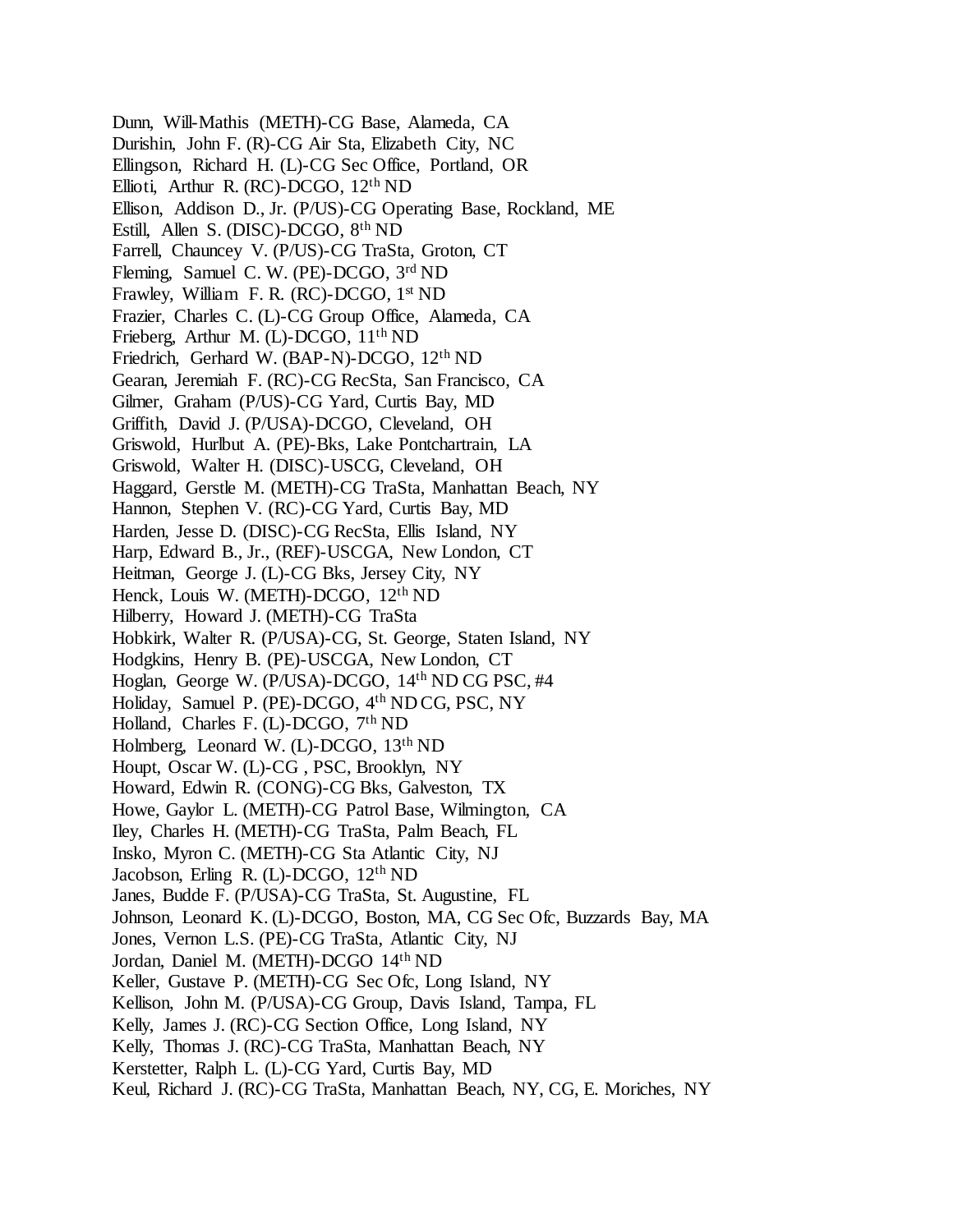Kleis, Sander J. (METH)-CG, Atlantic City, NJ Kleman, Sylvester H. (RC)-DCGO, Long Beach, CA Lambe, John J. (RC)-DCGO, NY Lancey, William L. (METH)-DCGO, 8th ND Larkin, John C. (RC)-CG TraSta, Manhattan Beach, NY Lavery, Vincent B. (RC)-DCGO, Boston, MA Legg, Donald O. (DISC)-CG, PSC, Detroit, MI Lewis, James W. (L)-DCGO, 1st ND Lewis, Marcus S. (L)-DCGO, 4th ND Lokensgard, Fritjof T. (L)-CG TraSta, Manhattan Beach, NY Luke, Thomas J. (METH)-CG, PSC Detroit, MI Lund, Earl J. (L)-CG Bks, Mobile, AL MacInnes, Michael J. H. (RC)-CG Sta, Sandy Hook, NJ MacKenzie, Donald N. (BAP-N)-CG, PSC. Portsmouth, VA Maher, Thomas F. (RC)-DCGO, 1<sup>st</sup> ND Maxwell, Henry F. (CONG)-CG Bks, Galveston, TX McCabe, William J. (RC)-CG PSC, NY McClelland, James G. (UPRES)-DCGO, Long Beach, CA McConnell, Russell H. (CONG-CHRIS)-CG, PSC, New Orleans, LA McGovern, Edward J. (RC)-CG Air Sta, Elizabeth City, NC McIver, Malcolm C., Jr. (P/US)-CG Base, Staten Island, NY McMahon, Thomas G. (RC)-DCGO, 4th ND McManus, Raymond F. (RC)-CG TraSta, Manhattan Beach, NY McShane, Roger B. (P/USA)-CG TraSta, St. Augustine, FL Meengs, Willard C. (REF)-CG Bks, Tampa, FL Mettling, Carl G. (METH)-CG, PSC, Cockspur Island, Savannah, GA Micheli, Paul F. (RC)-CG TraSta, Groton, CT Miller, Hugh M. (P/USA)-CG Bks, Jersey City, NJ Moffett, James P.G. (P/US)-CG Bks, Jersey City, NJ Moody, Clarence L., Jr. (CONG)-CG TraSta, Groton, CT Moore, John W. (P/USA)-USCGA, New London, CT Moran, John L., Jr. (BAP-S)-CG, PSC, San Francisco, CA Morgan, Homer L. (METH)-CG Operating Base, Galveston, TX Morton, Frank R. (L)-DCGO, 1<sup>st</sup> ND Morton, Paul C. (P/US)-DCGO, 1<sup>st</sup> ND Moses, Howard V. (METH)-DCGO, 8th ND Munday, Daniel P. (RC)-DCGO, 8th ND, CG Base, Galveston, TX Myrose, John W. (P/USA)-CG Bks, Rockland, ME Nelson, Raymond L. (P/US)-DGCO, 1st ND Nicholon, Ralph H. (METH)-DCGO, 10th ND Nolan, Rudolph E. (RC)-CG TraSta, Groton, CT O'Callaghan, Louis T. (RC)-CG TraSta, St. Augustine, FL O'Connor, Raymond A. (RC)-CG TraSta, Manhattan Beach, NY O'Donnell, Michael J. (RC)-CG TraSta, Manhattan Beach, NY Olberding, Evaristus B. (RC)-CG, RecSta, Boston, MA Page, Charles E. (CONG)-CG TraSta, Palm Beach, FL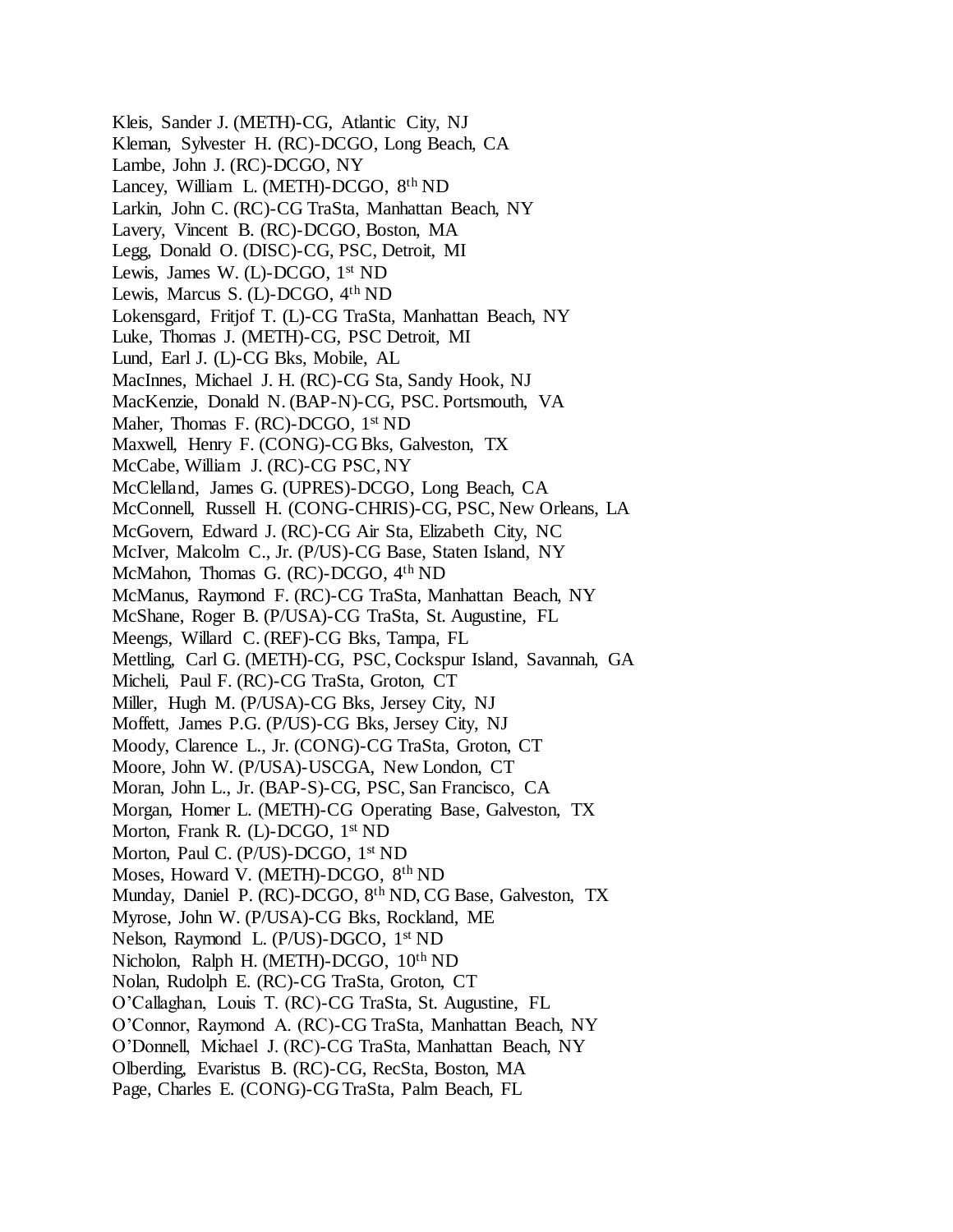Pelphrey, Joseph G. (BAP-S)-DCGO, 13th ND Pfrangle, Robert A. (P/US)-DCGO, Ketchikan, AK Potter, Francis E. (REF)-CG Office, Philadelphia, PA Poulin, Philip P. (RC)-DCGO, 8th ND Quinn, James A. (RC)-CG Air Sta, Elizabeth City, NC Rankin, James W. (P/USA)-CG Section Base, LI, NY Rasche, Walter C. (EVAN&REF)-CG, Rockland, MA Rawles, Ira H. (P/US)-DCGO, Asbury Park, NJ Reeves, George P. (CONG)-CG Yard, Curtis Bay, MD, CG TraSta, Curtis Bay, MD, CG TraSta, Mayport, FL Reuter, Joseph A. (RC)-CG Air Sta, Elizabeth City, NC Riggle, Arma G. (L)-CG, Norfolk, VA Rochelle, Bob G. (BAP-S)-CG , Patrol Base, Wilmington, CA Roney, Herman F. (METH)-CG Bks, Portsmouth, VA Ryan, Henry A. (RC)-DGCO, 13th ND Sanders, James T. (BAP-S)-CG Bks, San Francisco, CA, CG Patrol Base, Wilmington, CA Scally, Harold J. (RC)-CG Section Office, Asbury Park, NJ Schmitt, Peter A. (RC)-CG, Government Island, Alameda, CA Schnake, Albert H. (L)-CG Mobile, AL Seburg, Clarence T. (L)-CG Base, Staten Island, NY Seibert, Luther Y. (L)-DCGO,  $6<sup>th</sup> ND$ Shealy, James L. (L)-DCGO,  $7<sup>th</sup> ND$ Shell, John L. (P/USA)-CG RecSta, Ellis Island, NY Shumaker, Edwin F. (PE)-DCGO, 4th ND Shurtleff, Paul M. (P/USA)-CG Office, St. Louis, MO Silseth, Maynard J.L. (L)-DCGO, St. Louis, MO Smith, Gerald T. (BAP-S)-CG PSC, St. Louis, MO Soskin, Samuel D. (J)-CG TraSta, Manhattan Beach, NY Sprunt, David W. (P/US)-DCGO, 3rd ND Stone, Albert E. (BAP-N)-USCGA, New London, CT Swain, Edward G. (P/USA)-DCGO, 9th ND Taylor, William A. (BAP-S)-CG, Government Island, Alameda, CA Thomas, Robert L. (P/USA)-CG Patrol Base, Wilmington, CA Thomas, William C. (P/USA)-CG Sec Ofc. LI, NY Thompson, Roy D. (CONG)-DCGO, NY Tillman, Thaddeus J. (RC)-CG TraSta, St. Augustine, FL Townsend, Paul W. (METH)-CG TraSta, Manhattan Beach, NY Townsend, Roy W. (P/USA)-DCGO, St. Louis, MO Townsend, Willis B. (P/USA)-CG Sta, Portland, OR Tulley, Edward M. (RC)-DCGO, 1<sup>st</sup> ND Turner, Arthur B. (BAP-S)-CG PSC, New Orleans, LA Turner, Joseph D. E. (P/USA)-CG Bks, Mobile, AL Tuxbury, Vernon W. (BAP-N)-DCGO, 5th ND, USCG TraCen, Alameda, CA Van Derbeck, Holmes N. (P/USA)-DCGO, Long Beach, CA Vanderpoel, George E. (BAP-N)-DCGO, 14th ND Vaughn, Robert A. (METH)-CG TraSta, Groton, CT